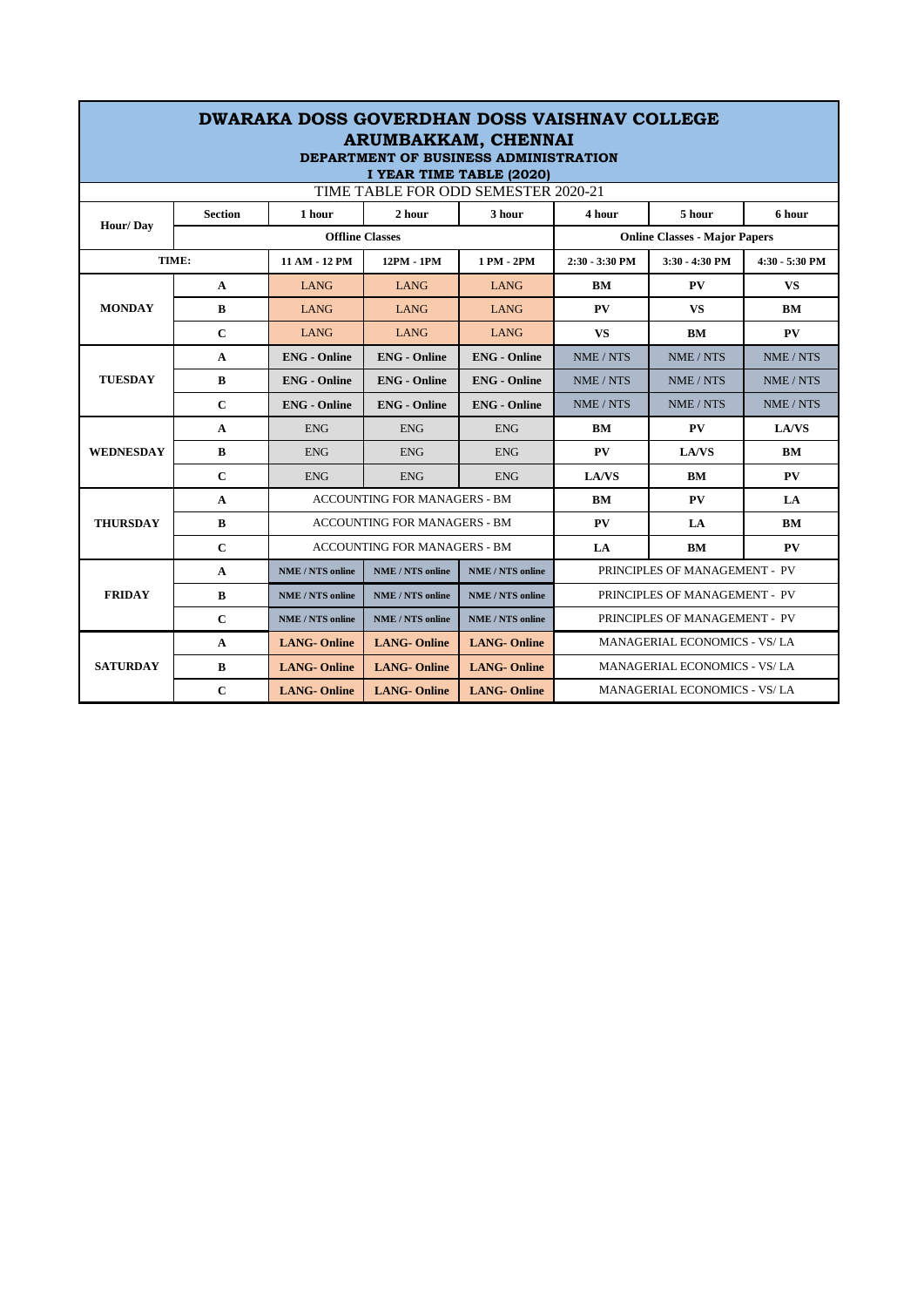| <b>DWARAKA DOSS GOVERDHAN DOSS VAISHNAV COLLEGE</b><br>ARUMBAKKAM, CHENNAI<br>DEPARTMENT OF BUSINESS ADMINISTRATION<br>II YEAR TIME TABLE (2020)<br>TIME TABLE FOR ODD SEMESTER 2020-21 |             |                                                      |            |              |                |                                 |                |  |
|-----------------------------------------------------------------------------------------------------------------------------------------------------------------------------------------|-------------|------------------------------------------------------|------------|--------------|----------------|---------------------------------|----------------|--|
| <b>Section</b><br>Hour/Day                                                                                                                                                              |             | 2 hour<br>1 hour<br>3 hour<br><b>OFFLINE CLASSES</b> |            |              | 4 hour         | 5 hour<br><b>ONLINE CLASSES</b> | 6 hour         |  |
| TIME:                                                                                                                                                                                   |             | 11 AM - 12 PM                                        | 12PM - 1PM | 1 PM - 2PM   | 2:30 - 3:30 PM | 3:30 - 4:30 PM                  | 4:30 - 5:30 PM |  |
|                                                                                                                                                                                         | A           | FINANCIAL MANAGEMENT - RT                            |            | P.I          | RT             | <b>RK/LA</b>                    |                |  |
| <b>MONDAY</b>                                                                                                                                                                           | B           | FINANCIAL MANAGEMENT - RT                            |            |              | <b>SL</b>      | <b>RK/LA</b>                    | PJ             |  |
|                                                                                                                                                                                         | $\mathbf C$ | FINANCIAL MANAGEMENT - RT                            |            |              | <b>RK/LA</b>   | <b>SL</b>                       | RT             |  |
|                                                                                                                                                                                         | A           | <b>MARKETING MANAGEMENT - SL</b>                     |            | SL           | P.I            | RT                              |                |  |
| <b>TUESDAY</b>                                                                                                                                                                          | B           | MARKETING MANAGEMENT - SL                            |            |              | P.I            | RT                              | R <sub>K</sub> |  |
|                                                                                                                                                                                         | $\mathbf C$ | <b>MARKETING MANAGEMENT - SL</b>                     |            |              | R <sub>K</sub> | SL                              | P.I            |  |
|                                                                                                                                                                                         | A           | PRODUCTION MANAGEMENT - PJ                           |            |              | <b>SL</b>      | RT                              | RK             |  |
| <b>WEDNESDAY</b>                                                                                                                                                                        | B           | PRODUCTION MANAGEMENT - PJ                           |            |              | RT             | SL                              | P.I            |  |
|                                                                                                                                                                                         | $\mathbf C$ | PRODUCTION MANAGEMENT - PJ                           |            |              | RK             | P.I                             | RT             |  |
|                                                                                                                                                                                         | A           | HUMAN RESOURCE MANAGEMENT - RK                       |            | SL           | P.I            | R <sub>K</sub>                  |                |  |
| <b>THURSDAY</b>                                                                                                                                                                         | B           | HUMAN RESOURCE MANAGEMENT - RK                       |            |              | P.I            | R <sub>K</sub>                  | RT             |  |
|                                                                                                                                                                                         | $\mathbf C$ | HUMAN RESOURCE MANAGEMENT - RK                       |            | <b>RK</b>    | RT             | <b>SL</b>                       |                |  |
|                                                                                                                                                                                         | A           | EVS - LA                                             |            | RK           | SL             | PJ/JP                           |                |  |
| <b>FRIDAY</b>                                                                                                                                                                           | B           | EVS - LA                                             |            | <b>SL</b>    | R <sub>K</sub> | RT/JP                           |                |  |
|                                                                                                                                                                                         | $\mathbf C$ | EVS - LA                                             |            |              | P.I            | RT                              | SL/IP          |  |
|                                                                                                                                                                                         | A           | <b>MATHS</b>                                         |            | <b>MATHS</b> | <b>MATHS</b>   | <b>MATHS</b>                    |                |  |
| <b>SATURDAY</b>                                                                                                                                                                         | $\bf{B}$    | <b>MATHS</b>                                         |            |              | <b>MATHS</b>   | <b>MATHS</b>                    | <b>MATHS</b>   |  |
|                                                                                                                                                                                         | $\mathbf C$ | <b>MATHS</b>                                         |            |              | <b>MATHS</b>   | <b>MATHS</b>                    | <b>MATHS</b>   |  |